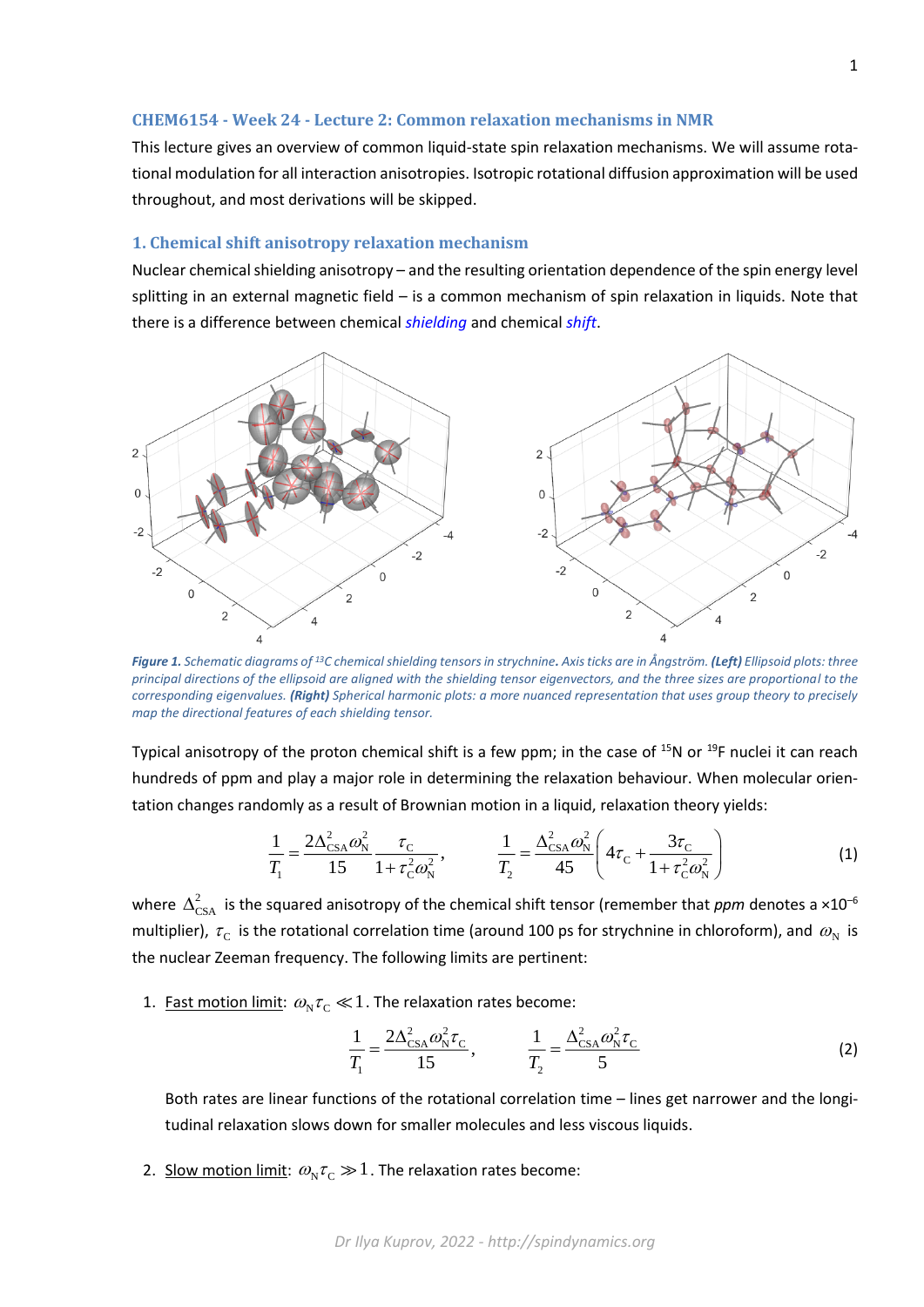$$
\frac{1}{T_1} = \frac{2\Delta_{\text{CSA}}^2}{15\tau_{\text{C}}}, \qquad \frac{1}{T_2} = \frac{4\Delta_{\text{CSA}}^2 \omega_{\text{N}}^2 \tau_{\text{C}}}{45}
$$
(3)

Lines get broader and the longitudinal relaxation slows down for larger molecules and more viscous liquids. This is the chief cause of the sensitivity and line width problems that NMR spectroscopy encounters for large molecules: the chemical shift anisotropy of <sup>13</sup>C and <sup>15</sup>N nuclei is of the order of 100 ppm – for molecules with rotational correlation times greater than about 50 ns, the transverse relaxation becomes very fast, leading to intractably broad lines.

## **2. Dipole-dipole relaxation mechanism**

Rotational modulation of magnetic dipole-dipole interaction is another common relaxation mechanism in liquid state NMR systems. It arises because dipole-dipole interaction is direction-dependent and therefore modulated by rotational diffusion. The latter has a timescale of picoseconds (small molecules in non-viscous liquids) to nanoseconds (proteins in water).



*Figure 2. Longitudinal and transverse relaxation rates in typical homonuclear and heteronuclear spin systems in a typical NMR magnet, plotted as functions of rotational correlation time.*

For two spin-1/2 particles L and S, an arduous derivation along the lines of the previous lecture yields the following longitudinal relaxation rates as functions of distance  $r$  and rotational correlation time  $\tau_{\rm c}$  :

$$
\frac{1}{T_1^L} = \frac{1}{10} \left(\frac{\mu_0}{4\pi}\right)^2 \frac{\gamma_L^2 \gamma_S^2 \hbar^2}{r^6} \left(\frac{3\tau_C}{1 + \omega_L^2 \tau_C^2} + \frac{6\tau_C}{1 + (\omega_L + \omega_S)^2 \tau_C^2} + \frac{\tau_C}{1 + (\omega_L - \omega_S)^2 \tau_C^2}\right)
$$
\n
$$
\frac{1}{T_2^L} = \frac{1}{20} \left(\frac{\mu_0}{4\pi}\right)^2 \frac{\gamma_L^2 \gamma_S^2 \hbar^2}{r^6} \left(4\tau_C + \frac{3\tau_C}{1 + \omega_L^2 \tau_C^2} + \frac{6\tau_C}{1 + \omega_S^2 \tau_C^2} + \frac{6\tau_C}{1 + (\omega_L + \omega_S)^2 \tau_C^2} + \frac{\tau_C}{1 + (\omega_L - \omega_S)^2 \tau_C^2}\right)
$$
\n(4)

Labels are swapped for the rates pertaining to the S spin. There are four important limiting cases:

1. Fast motion limit (aka "extreme narrowing"), where  $\omega_\text{L,S} \tau_\text{C} \ll 1$  and all denominators are therefore equal to unity; this holds for small molecules in non-viscous liquids:

$$
\frac{1}{T_1^L} = \frac{1}{T_1^S} = \left(\frac{\mu_0}{4\pi}\right)^2 \frac{\gamma_L^2 \gamma_S^2 \hbar^2 \tau_C}{r^6}
$$
(5)

Both rates are linear functions of the rotational correlation time – lines get narrower and the longitudinal relaxation slows down for smaller molecules and less viscous liquids (Figure 2, right edges of both the homonuclear and the heteronuclear diagram).

*Dr Ilya Kuprov, 2022 - http://spindynamics.org*